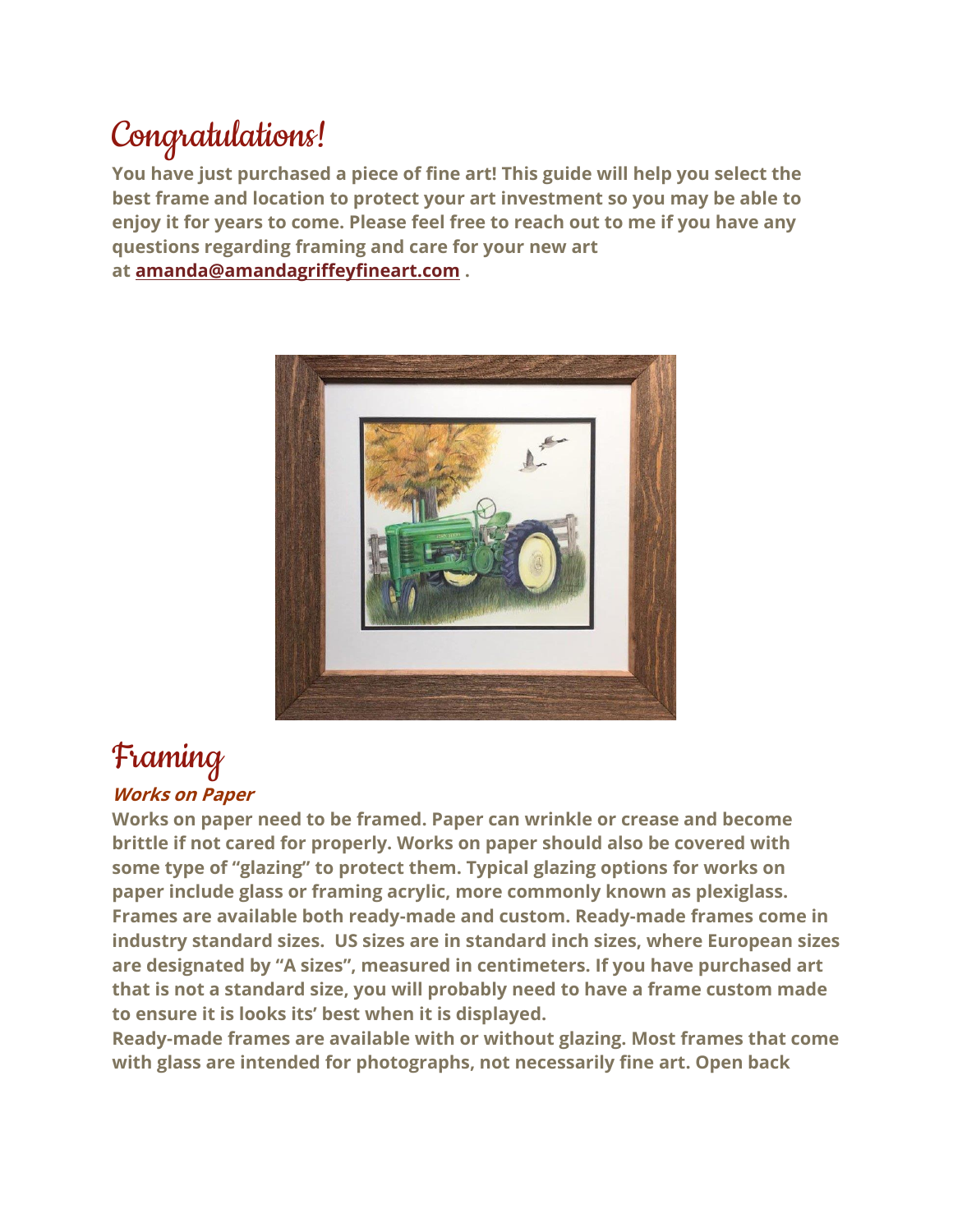**frames allow you to choose your type of glazing depending on what type of protection you prefer for your art.**

**Reputable framers are very knowledgeable with different art mediums and can guide you in your framing and mat selections to make sure your art is beautifully presented and adequately protected.**

#### Pastel Paintings

**Pastel paintings should be handled with special care.**

**Artists who work in pastel and charcoal may spray the art with a fixative. Many artists choose not to do so because the spray darkens the pastel colors and disturbs the texture of the pastel strokes as the droplets splatter the pastel. Do not spray the art without direct permission from the artist.**

**AVOID TOUCHING the SURFACE of the artwork. If you must lay some protective covering over the pastel for transporting, use wax or glassine paper, affixing it so it will not slide around damaging the art. It is better if you can lift the protective covering with spacers/risers along the outside edges so it does not touch the art at all. The framer should not lay a ruler or mat or frame samples on top of the pastel. Handle pastel paintings extremely gently if/when working face side down. When securing the painting into frame, lean painting vertically so loose pastel dust will not fall on glass.**

**A professional framer will be familiar with proper framing of pastels. Pastel artwork must be protected under glass. Do not use Plexiglas or acrylic because it will build up a static charge when cleaned that will draw some of the particles of pastel off the paper and create a fine mist of dust inside the frame. Also, the artwork must not touch the glass as this will cause the pastel medium to rub off.**

**Pastel is a very delicate medium and quality framing is necessary for the art to properly protected. Please feel free to contact me if you have any questions regarding framing pastel artwork.**



**A properly spaced mat on a pastel work.**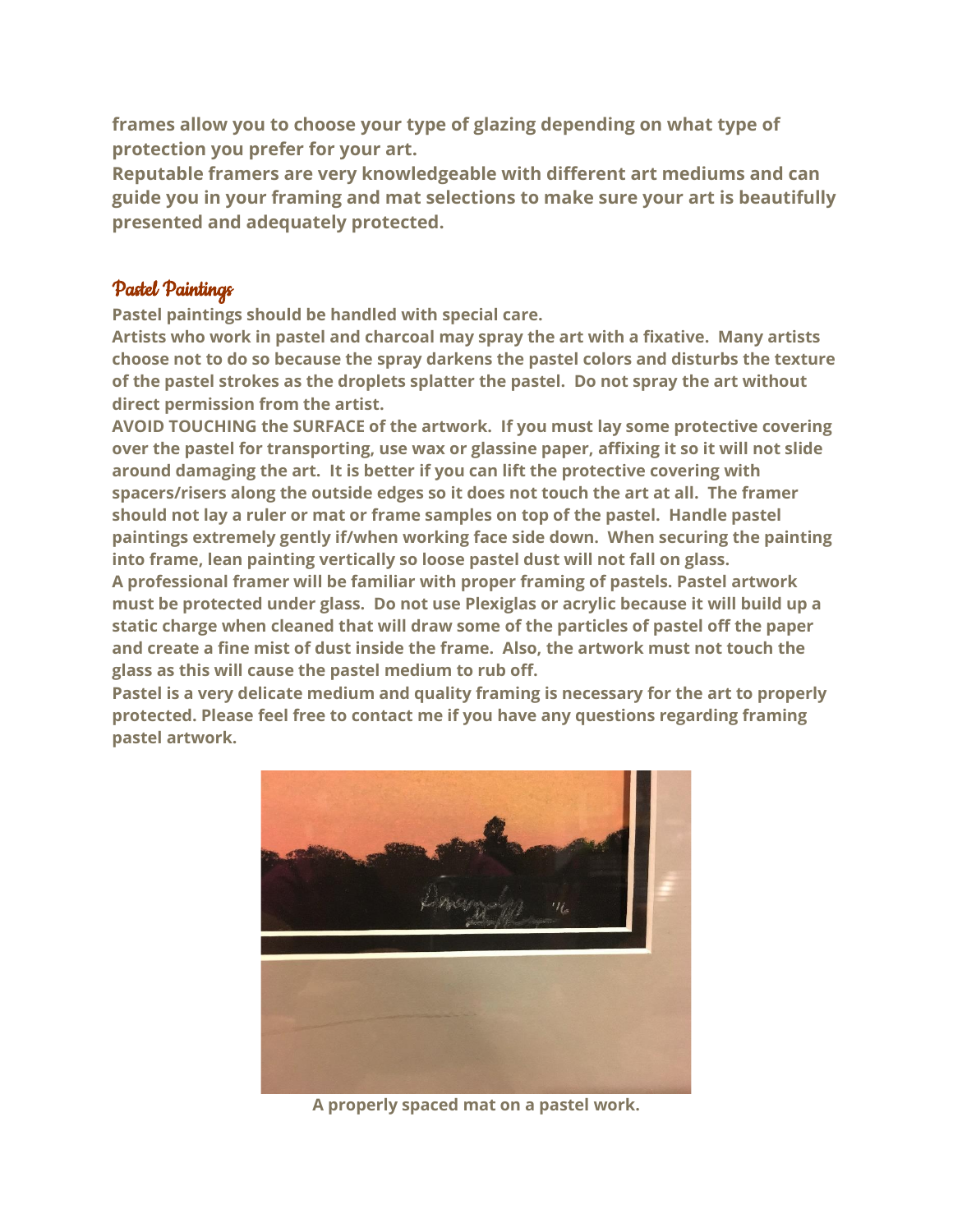

# Where to Hang Your New Art

**Deciding where to hang your art is the most important decision you can make to ensure it provides you many years of enjoyment. Here are a few rules about choosing the right place to hang fine art.**

- **1. Never hang artwork in direct sunlight. UV rays will damage artwork quickly, so it is always best to not hang art in front of a window or very sunny area. While most professional artists use the best lightfast archival products possible, art can fade in just a few weeks if hung in direct sunlight, and UV resistant glass or acrylic does not filter out all damaging UV rays.**
- **2. Never hang in areas that are subject to severe temperature change or weather. Temperature changes can cause condensation inside glass which can damage artwork and/or frame. If you live in areas where there are large temperature variations, it is best to not put art in an outdoor space. Art in outdoors space may draw damaging moisture from the weather, as well as extreme temperatures may cause glass breakage.**
- **3. Never hang in area subject to excess dirt and dust. Sometimes people hang art in barns to create a homey environment, however it is not always a safe place for art. Even when properly framed, art can still collect dust and other contaminates**